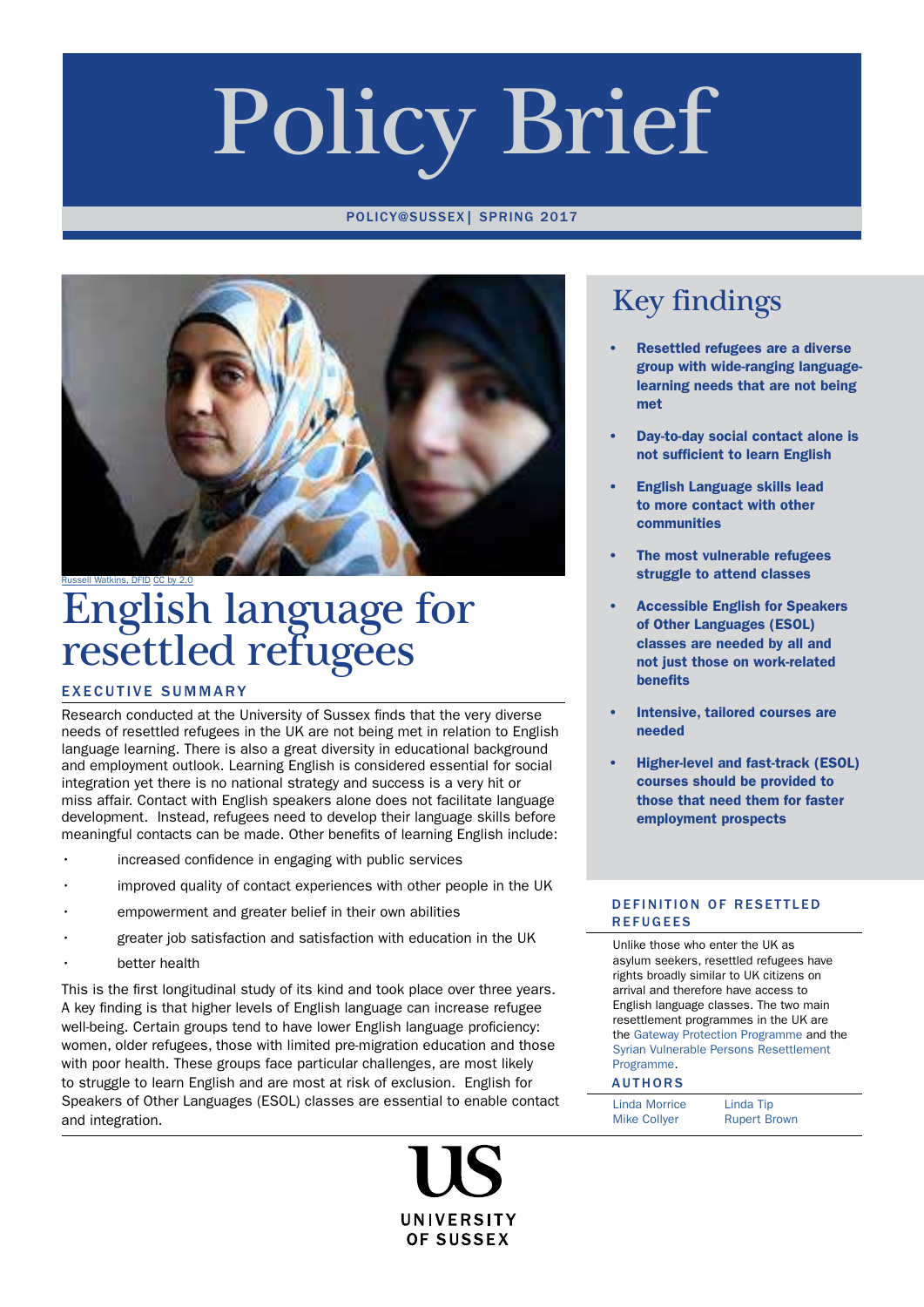#### **OVERVIEW**

English language learning for resettled refugees is delivered through English for Speakers of Other Languages (ESOL) programmes. The Department for Education is responsible for ESOL policy and this has been largely focused on employability $^1$ .

There are many other benefits that are relevant to other government department agendas. Despite cross-governmental interest there is no national ESOL strategy. This has led to shortcomings in the quality of provision and understanding about the scale of need. This has knock-on effects at both individual and societal levels.

The diverse needs of those requiring ESOL are also poorly understood2&3. Researchers at the University of Sussex conducted an investigation into the gaps in ESOL provision and barriers to English learning for resettled refugees.

The research draws on the answers to a questionnaire by 280 resettled refugees who originate from Ethiopia, the Democratic Republic of Congo, Iraq and Somalia. The questionnaire was conducted three times in the period 2014 - 2016. One hundred and eighty refugees filled out the questionnaires three times, each time about a year apart, which allowed multiple analyses looking at different variables. Thirty of these refugees were then interviewed to explore their experiences of ESOL provision in more depth.

The refugees, aged between 18 and 80-years old, were resettled in England in the period 2006 - 2010 in either: Greater Manchester, Norwich, Brighton & Hove or Sheffield.

#### Resettled Refugee Quotas

The UK Government selects refugees for resettlement on the grounds of their vulnerability. This includes medical needs, disabilities and survivors of torture or violence. Higher levels of poor health (mental and physical), and caring responsibilities are to be expected in these communities.

#### INITIAL ACCESS TO ESOL

On arrival resettled refugees are assigned caseworkers to assist them in settling into their new life in the UK. One of the areas of assistance is signing up for ESOL classes.

Classes vary by location; Brighton & Hove ran bespoke classes for newly arrived refugees before moving them into mainstream ESOL provision; in Greater Manchester and Norwich some people accessed mainstream ESOL from the beginning. Most refugees who did not speak any English received supplementary English classes in the early days.

#### ESOL DELIVERY

Most ESOL is delivered with funding from the Skills Funding Agency (SFA) typically on accredited courses through Further Education colleges and Adult Education centres. SFA also fund a limited amount of non-accredited provision through the new Adult Education Budget. Patterns of delivery vary widely between 4 and 12.5 hours a week on programmes 17- 36 weeks duration3.

Respondents reported waiting lists for provision and lack of courses at higher levels.

#### ESOL Qualifications

Nationally recognised qualifications were introduced in 2004 under the Skills for Life (SfL) initiative.

There are three levels; Entry (with three sub–levels), Level 1 and Level 2. There are three units at each level: Speaking & listening, reading, and writing. Students need to enrol at a level higher than they currently possess which can be quite a leap and a disincentive<sup>3</sup>. From 2013 ESOL qualifications have been given a fixed amount of funding regardless of the hours an individual needs to complete it.

#### FUNDING

ESOL funding has decreased significantly since 2008. Fee remission is now only available to those on active benefits such as Job Seekers Allowance or Employment Support Allowance.

All ESOL funding ceases once employment has been obtained. There is no government funding for ESOL in the workplace<sup>2</sup>.

Those on other non-employment type benefits may be able to seek funding but this is at the discretion of the provider. Cuts to funding for ESOL and changes in eligibility for free classes has led to a dramatic drop in participation in ESOL learning4.

Short-term project funding from other Government Departments, e.g. Department for Communities and Local Government and the Home Office has been made available for a limited number of ESOL initiatives. Such funding targets particular groups such as women or Syrian refugees.

#### ESOL EFFECTIVENESS

The majority of refugees reported that they found the classes useful, particularly mixed nationality classes. Benefits from the classes extended beyond learning English to an important social element. Attendees found it useful to meet people from different nationalities and backgrounds so that they could develop networks with other communities and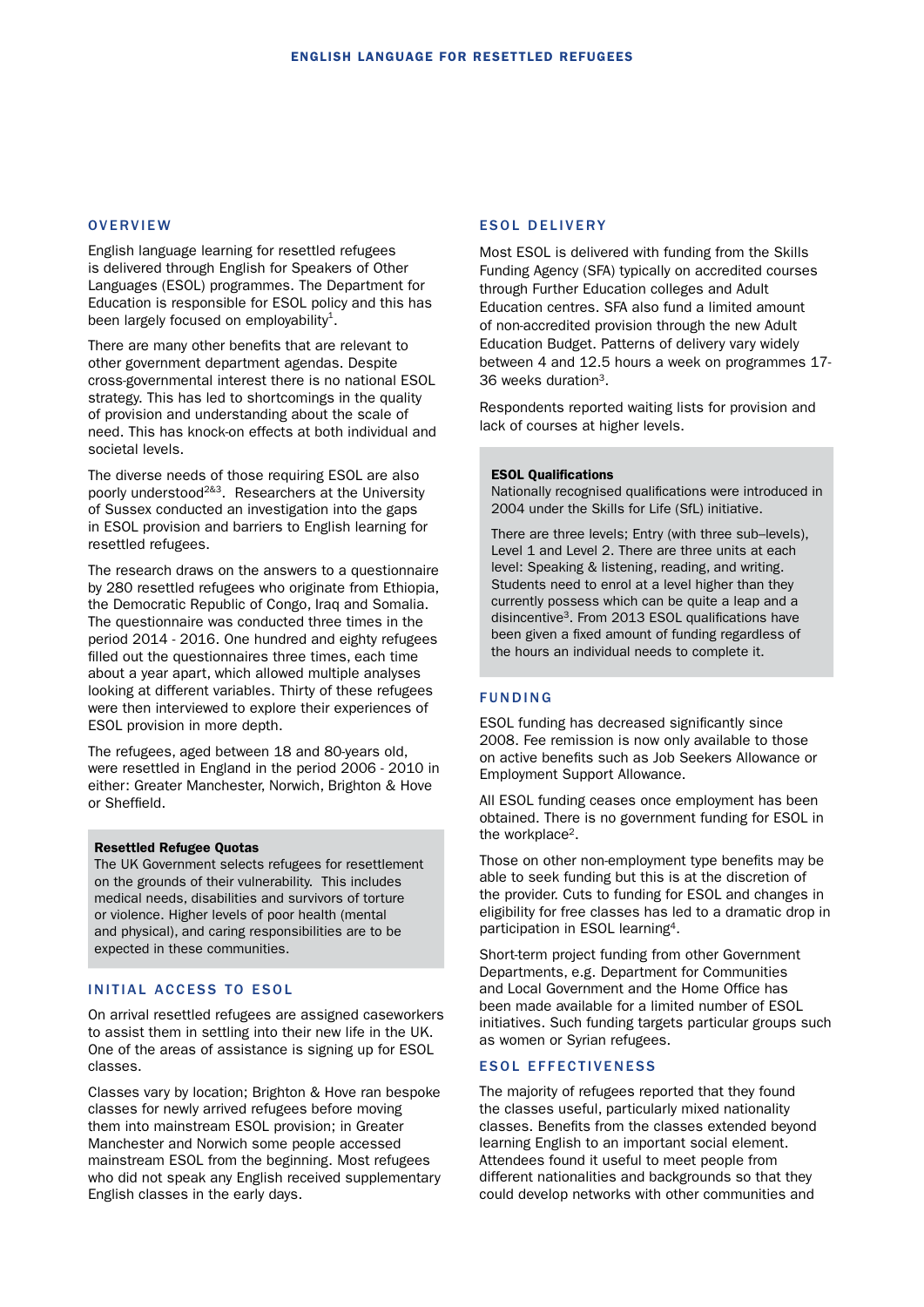practice English outside the classroom. Language was also highlighted as the key to their integration: it made communication with other people possible and was crucial to leading independent lives. Hence the value and importance of classes stretched beyond increased chances of employment.

The norm of ESOL classes being held twice a week for two hours was reported as being insufficient. After five years in the UK some refugees found they still depended on interpreters. A significant majority reported English language as the biggest barrier to securing employment. Poor language skills also seem to underpin the 'revolving door' between Job Centre and multiple short-term employment contracts which many refugees seemed to be stuck in.

Paper-based learning was too difficult and ineffective at lower levels and for those who were not literate. Those who had little or no previous education reported feeling too shy or embarrassed to ask for help in class. ESOL

Caring responsibilities at home create another barrier to attending ESOL classes. Figure 1 shows that those with caring responsibilities, or who experienced poor health, had the lowest language levels. Women with children are constrained by a lack of childcare facilities.

Refugees are resettled on grounds of their vulnerability and there are often high levels of mental and physical health needs in such communities. Providing care for those suffering poor health makes class attendance a struggle.

Stresses caused by financial worries, health issues and concerns for family left behind can impair concentration in ESOL classes and affect learning success.

Findings indicated that better English language skills leads to more contact with other people in the UK over time, but not vice versa. In turn, more contact with other people in the UK leads to better well-being over time, but again, not the other way around. That is, people need the

#### Pre-migration education predicts the level of language skill and capacity to learn

Refugees were asked to rate their own English speaking, reading, writing and understanding, and the improvement of their language proficiency since arrival on a scale from 1-5. The average score of these ratings was used as an indicator of language proficiency.



*Figure 1: English Language proficiency by type of employment of the resettled refugees*

classes did not meet the needs of all refugees for a range of reasons.

#### BARRIERS TO LEARNING ENGLISH

In ESOL classes learners are grouped in terms of their language level. However within each group there can be a diverse range of educational backgrounds spanning from those who have never been to school to those with higher levels of education. Interview responses suggest that for some resettled refugees ESOL classes go too fast making it extremely difficult for them to make progress. These are refugees who on arrival speak very little, if any English, have limited pre-migration education and may not be literate in their own language/s. ESOL classes can go too slowly or are too easy for those that are more highly educated.



*Figure 2: English Language proficiency by type of education level of the resettled refugees*

necessary language skills before they can make these contacts, thereby highlighting the importance of ESOL classes.

Daily interactions alone are insufficient for learning English. There were few opportunities for resettled refugees to meet and talk with other people in the UK. Contact rarely progressed beyond polite greetings. In this situation resettled refugees are likely to feel isolated in this country.

Funding for ESOL targets particular refugees and excludes others. Fees for classes are not paid for those that are retired, not seeking employment, or who are caring for children or relatives. Once in employment funding for ESOL stops. As employment is often poorly paid and may be part-time it gives severely limited, if